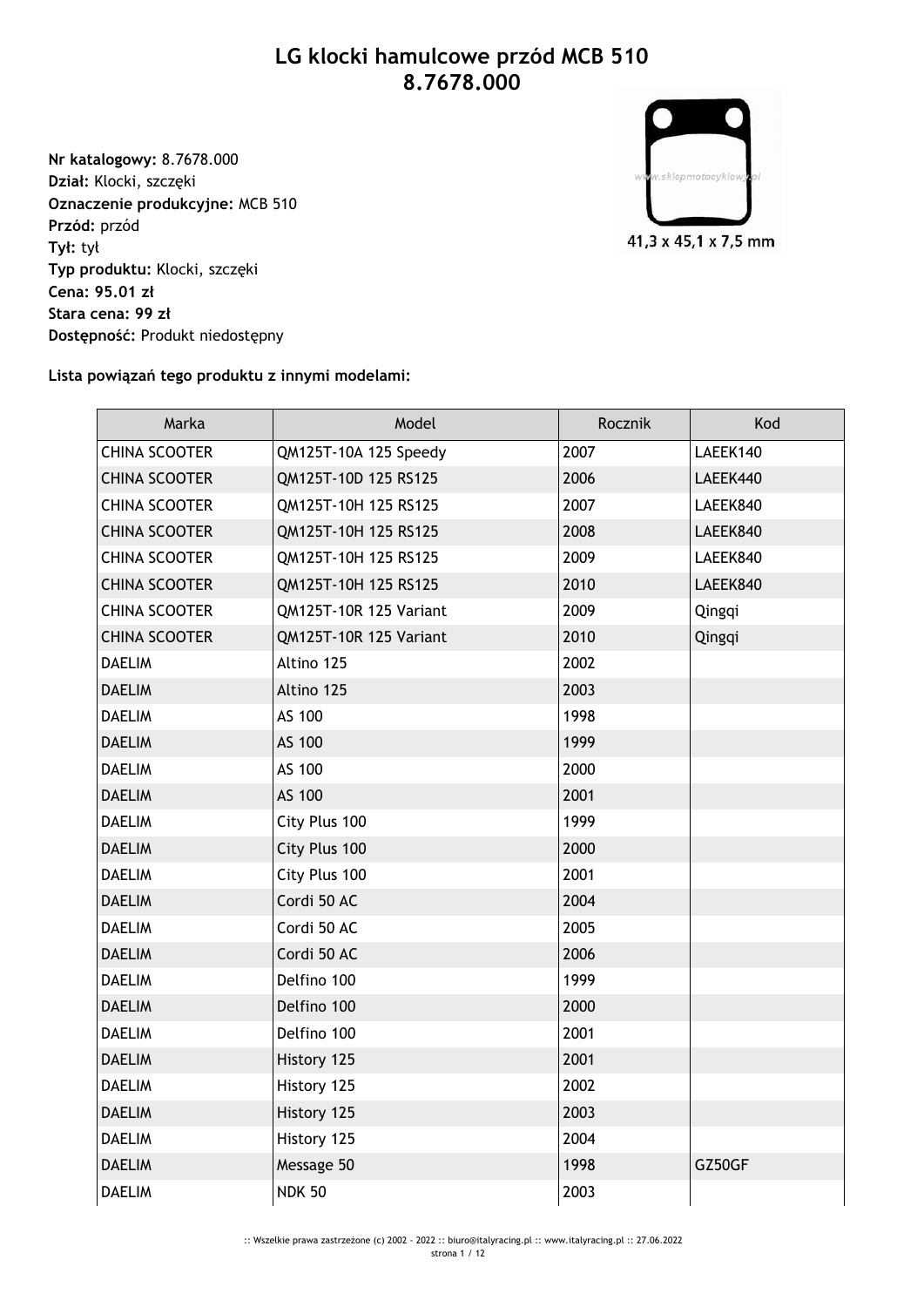| <b>DAELIM</b> | <b>NDK 50</b>          | 2004 |                  |
|---------------|------------------------|------|------------------|
| <b>DAELIM</b> | <b>NS 125</b>          | 1997 | <b>SG125F</b>    |
| <b>DAELIM</b> | <b>NS 125</b>          | 1998 | <b>SG125F</b>    |
| <b>DAELIM</b> | NS/SG 125 Otello       | 1999 | KMYSG125F        |
| <b>DAELIM</b> | NS/SG 125 Otello       | 2000 | KMYSG125F        |
| <b>DAELIM</b> | NS/SG 125 Otello       | 2001 | KMYSG125F        |
| <b>DAELIM</b> | NS/SG 125 Otello       | 2002 | KMYSG125F        |
| <b>DAELIM</b> | NS/SG 125 Otello DLX   | 2002 | KMYSG125F        |
| <b>DAELIM</b> | NS/SG 125 Otello DLX   | 2003 | KMYSG125F        |
| <b>DAELIM</b> | NS/SG 125 Otello DLX   | 2004 | KMYSG125F        |
| <b>DAELIM</b> | NS/SG 125 Otello Eco   | 2004 | KMYSG125F        |
| <b>DAELIM</b> | NS/SG 125 Otello Eco   | 2005 | KMYSG125F        |
| <b>DAELIM</b> | NS/SG 125 Otello Eco   | 2006 | KMYSG125F        |
| <b>DAELIM</b> | NS/SG 125 Otello Eco   | 2007 | KMYSG125F        |
| <b>DAELIM</b> | Otello 125             | 1999 | <b>SG125F</b>    |
| <b>DAELIM</b> | Otello 125             | 2000 | <b>SG125F</b>    |
| <b>DAELIM</b> | Otello 125             | 2001 | <b>SG125F</b>    |
| <b>DAELIM</b> | Otello 125             | 2002 | <b>SG125F</b>    |
| <b>DAELIM</b> | Otello 125             | 2003 | <b>SG125F</b>    |
| <b>DAELIM</b> | Otello 125             | 2004 |                  |
| <b>DAELIM</b> | Otello 125             | 2005 |                  |
| <b>DAELIM</b> | Otello 125             | 2006 |                  |
| <b>DAELIM</b> | Otello 125 DLX         | 2004 |                  |
| <b>DAELIM</b> | SL 125 (S1) FI         | 2007 | <b>KMYSA7BLS</b> |
| <b>DAELIM</b> | SL 125 (S1) FI         | 2008 | KMYSA7BLS        |
| <b>DAELIM</b> | SL 125 (S1) FI         | 2009 | <b>KMYSA7BLS</b> |
| <b>DAELIM</b> | SL 125 (S1) FI         | 2010 | KMYSA7BLS        |
| <b>DAELIM</b> | SL 125 (S1) FI         | 2011 |                  |
| <b>DAELIM</b> | SL 125 History         | 2002 | KMYS2BLS         |
| <b>DAELIM</b> | SL 125 History         | 2003 | KMYS2BLS         |
| <b>DAELIM</b> | SL 125 History         | 2004 | KMYS2BLS         |
| <b>DAELIM</b> | SL 125 Otello (S1) FI  | 2007 | KMYSA7BLS        |
| <b>DAELIM</b> | SL 125 Otello (S1) FI  | 2008 | KMYSA7BLS        |
| <b>DAELIM</b> | SL 125 Otello (S1) FI  | 2009 | KMYSA7BLS        |
| <b>DAELIM</b> | SL 125 Otello (S1) FI  | 2010 | KMYSA7BLS        |
| <b>DAELIM</b> | SL 125 Otello (S1) FI  | 2011 |                  |
| <b>DAELIM</b> | SQ 125 Freewing (2) FI | 2008 | KMYSA4BLS        |
| <b>DAELIM</b> | SQ 125 Freewing (2) FI | 2009 | KMYSA4BLS        |
| <b>DAELIM</b> | SQ 125 Freewing (2) FI | 2010 | KMYSA4BLS        |
| <b>DAELIM</b> | SQ 125 Freewing (2) FI | 2011 |                  |
| <b>DAELIM</b> | SQ 125 Freewing (S2)   | 2007 | KMYSA4BLS        |
| <b>DAELIM</b> | SQ 125 Freewing (S2)   | 2008 | KMYSA4BLS        |
| <b>DAELIM</b> | SQ 125 S2              | 2007 | KMYSA4BLS        |
| <b>DAELIM</b> | SQ 125 S2              | 2008 | KMYSA4BLS        |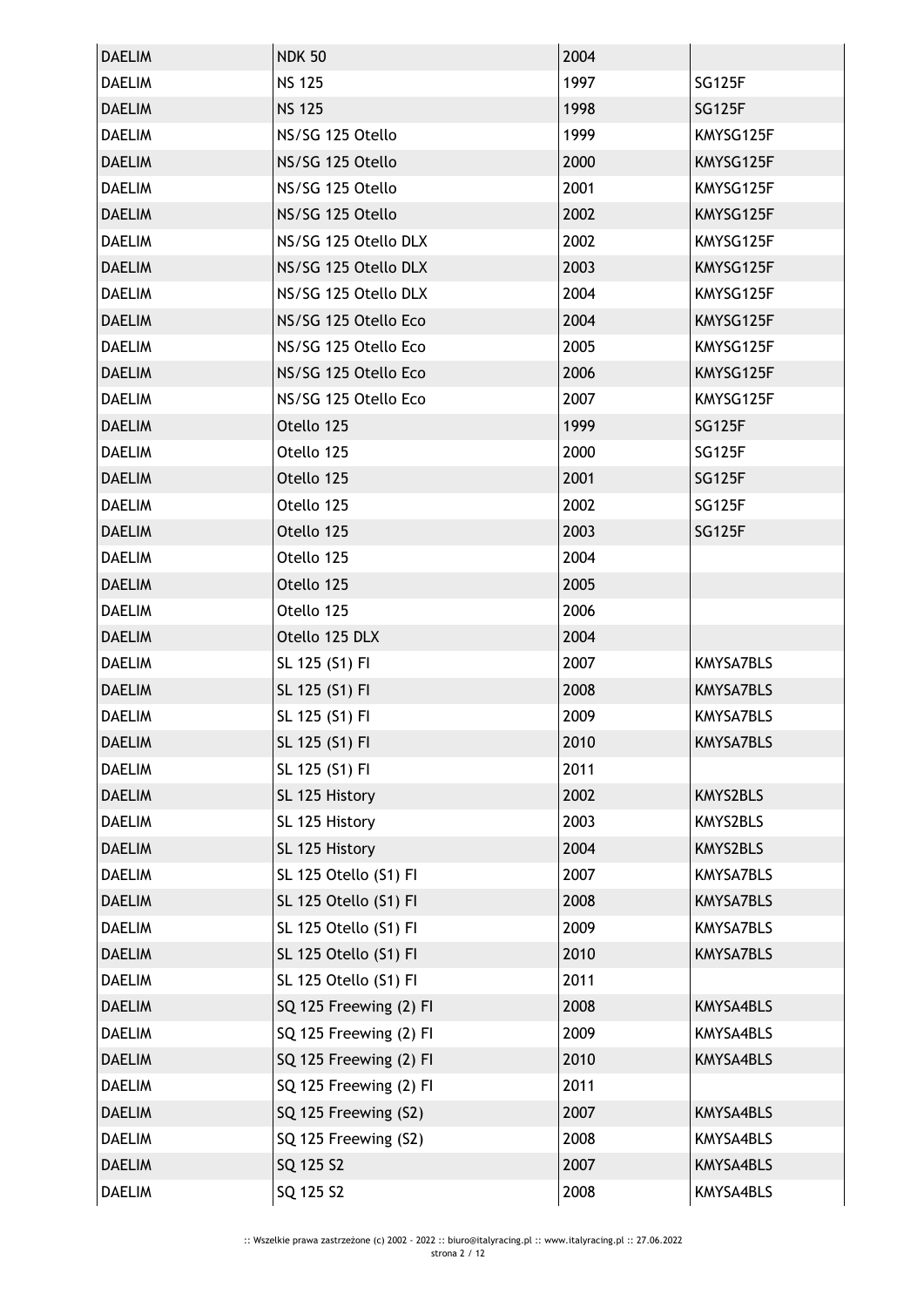| <b>DAELIM</b> | SQ 125 S2 FI           | 2008 | KMYSA4BLS     |
|---------------|------------------------|------|---------------|
| <b>DAELIM</b> | SQ 125 S2 FI           | 2009 | KMYSA4BLS     |
| <b>DAELIM</b> | SQ 125 S2 FI           | 2010 | KMYSA4BLS     |
| <b>DAELIM</b> | SQ 125 S2 FI           | 2011 |               |
| <b>DAELIM</b> | Tapo 50                | 1999 | GZ50GF        |
| <b>DAELIM</b> | Tapo 50                | 2000 | GZ50GF        |
| <b>DAELIM</b> | Tapo 50                | 2001 | GZ50GF        |
| <b>DAELIM</b> | Tapo 50                | 2002 |               |
| <b>DAELIM</b> | VC 125 80 km/h Advance | 1996 | <b>VC125F</b> |
| <b>DAELIM</b> | VC 125 Advance         | 1996 |               |
| <b>DAELIM</b> | <b>VR 125</b>          | 1993 |               |
| <b>DAELIM</b> | <b>VR 125</b>          | 1994 |               |
| <b>DAELIM</b> | <b>VR 125</b>          | 1995 |               |
| <b>DAELIM</b> | <b>VR 125</b>          | 1996 |               |
| <b>DAELIM</b> | <b>VS 125</b>          | 1997 | <b>VS125F</b> |
| <b>DAELIM</b> | <b>VS 125</b>          | 1998 | <b>VS125F</b> |
| <b>DAELIM</b> | <b>VS 125</b>          | 1999 | <b>VS125F</b> |
| <b>DAELIM</b> | <b>VS 125</b>          | 2000 |               |
| <b>DAELIM</b> | <b>VS 125</b>          | 2001 |               |
| <b>HONDA</b>  | <b>CB 125 RS</b>       | 1983 |               |
| <b>HONDA</b>  | <b>CB 125 RS</b>       | 1984 |               |
| <b>HONDA</b>  | <b>CB 125 RS</b>       | 1985 |               |
| <b>HONDA</b>  | <b>CB 125 RS</b>       | 1986 |               |
| <b>HONDA</b>  | <b>CR 50 R</b>         | 1986 |               |
| <b>HONDA</b>  | <b>CR 50 R</b>         | 1987 |               |
| <b>HONDA</b>  | <b>CR 50 R</b>         | 1988 |               |
| <b>HONDA</b>  | <b>CR 80 R</b>         | 1986 | <b>HE040</b>  |
| <b>HONDA</b>  | <b>CR 80 R</b>         | 1987 | <b>HE040</b>  |
| <b>HONDA</b>  | <b>CR 80 R</b>         | 1988 | <b>HE040</b>  |
| <b>HONDA</b>  | <b>CR 80 R</b>         | 1989 | <b>HE040</b>  |
| <b>HONDA</b>  | <b>CR 80 R</b>         | 1990 |               |
| <b>HONDA</b>  | <b>CR 80 R</b>         | 1991 |               |
| <b>HONDA</b>  | <b>CR 80 R</b>         | 1992 |               |
| <b>HONDA</b>  | <b>CR 80 R</b>         | 1993 |               |
| <b>HONDA</b>  | <b>CR 80 R</b>         | 1994 |               |
| <b>HONDA</b>  | <b>CR 80 R</b>         | 1995 |               |
| <b>HONDA</b>  | <b>CR 80 R</b>         | 1996 | HE04          |
| <b>HONDA</b>  | <b>CR 80 R</b>         | 1997 | HE04          |
| <b>HONDA</b>  | <b>CR 80 R</b>         | 1998 | HE04          |
| <b>HONDA</b>  | <b>CR 80 R</b>         | 1999 | HE04          |
| <b>HONDA</b>  | <b>CR 80 R</b>         | 2000 | HE04          |
| <b>HONDA</b>  | <b>CRE 80</b>          | 1998 |               |
| <b>HONDA</b>  | <b>CRE 80</b>          | 1999 |               |
| <b>HONDA</b>  | <b>CRE 80</b>          | 2000 |               |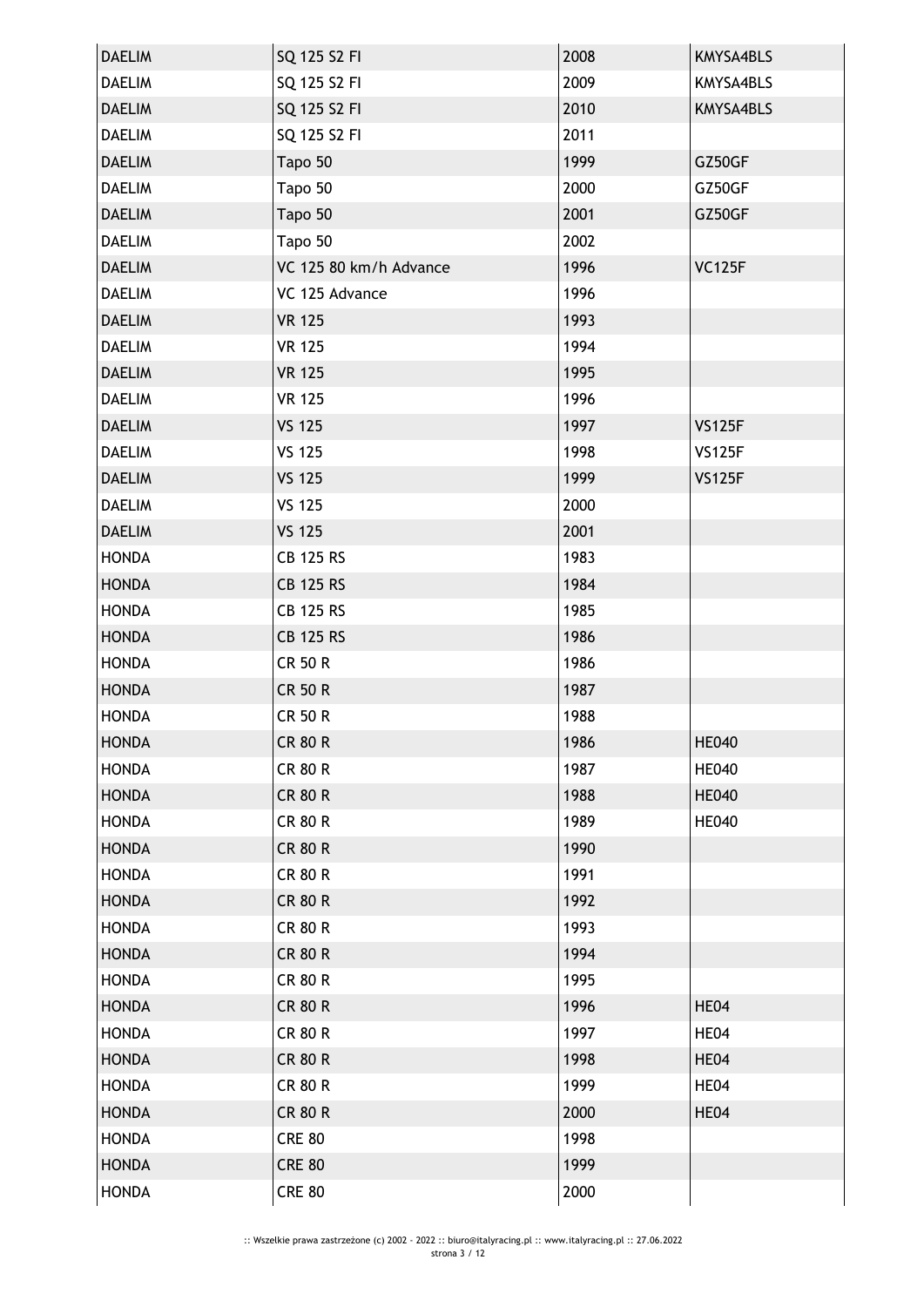| <b>HONDA</b> | <b>CRE 80</b> | 2001 |      |
|--------------|---------------|------|------|
| <b>HONDA</b> | <b>CRE 80</b> | 2002 |      |
| <b>HONDA</b> | <b>CRM 50</b> | 1988 |      |
| <b>HONDA</b> | <b>CRM 50</b> | 1989 |      |
| <b>HONDA</b> | <b>CRM 50</b> | 1990 |      |
| <b>HONDA</b> | <b>CRM 50</b> | 1991 |      |
| <b>HONDA</b> | <b>CRM 50</b> | 1992 |      |
| <b>HONDA</b> | <b>CRM 50</b> | 1993 |      |
| <b>HONDA</b> | <b>CRM 50</b> | 1994 |      |
| <b>HONDA</b> | <b>CRM 80</b> | 1988 |      |
| <b>HONDA</b> | <b>CRM 80</b> | 1989 |      |
| <b>HONDA</b> | <b>CRM 80</b> | 1990 |      |
| <b>HONDA</b> | <b>CRM 80</b> | 1991 |      |
| <b>HONDA</b> | MB 50 S       | 1980 | AC01 |
| <b>HONDA</b> | MB 50 S       | 1981 | AC01 |
| <b>HONDA</b> | MB 50 S       | 1982 | AC01 |
| <b>HONDA</b> | MB 50 S       | 1983 | AC01 |
| <b>HONDA</b> | MG 50 Magna   | 1995 |      |
| <b>HONDA</b> | MG 50 Magna   | 1996 |      |
| <b>HONDA</b> | MG 50 Magna   | 1997 |      |
| <b>HONDA</b> | MG 50 Magna   | 1998 |      |
| <b>HONDA</b> | MG 50 Magna   | 1999 |      |
| <b>HONDA</b> | MG 50 Magna   | 2000 |      |
| <b>HONDA</b> | MG 50 Magna   | 2001 |      |
| <b>HONDA</b> | <b>MRX 50</b> | 1988 |      |
| <b>HONDA</b> | <b>MRX 50</b> | 1989 |      |
| <b>HONDA</b> | <b>RS 125</b> | 1995 |      |
| <b>HONDA</b> | <b>RS 125</b> | 1996 |      |
| <b>HONDA</b> | <b>RS 125</b> | 1997 |      |
| Husqvarna    | <b>CR 125</b> | 1993 |      |
| Husqvarna    | <b>CR 125</b> | 1994 |      |
| Husqvarna    | <b>CR 250</b> | 1993 |      |
| Husqvarna    | <b>CR 250</b> | 1994 |      |
| Husqvarna    | CR 360        | 1993 |      |
| Husqvarna    | CR 360        | 1994 |      |
| Husqvarna    | <b>TC 610</b> | 1993 |      |
| Husqvarna    | <b>TC 610</b> | 1994 |      |
| Husqvarna    | <b>TE 350</b> | 1993 |      |
| Husqvarna    | <b>TE 350</b> | 1994 |      |
| Husqvarna    | <b>TE 610</b> | 1993 |      |
| Husqvarna    | <b>TE 610</b> | 1994 |      |
| Husqvarna    | <b>WR 125</b> | 1993 |      |
| Husqvarna    | <b>WR 125</b> | 1994 |      |
| Husqvarna    | <b>WR 250</b> | 1993 |      |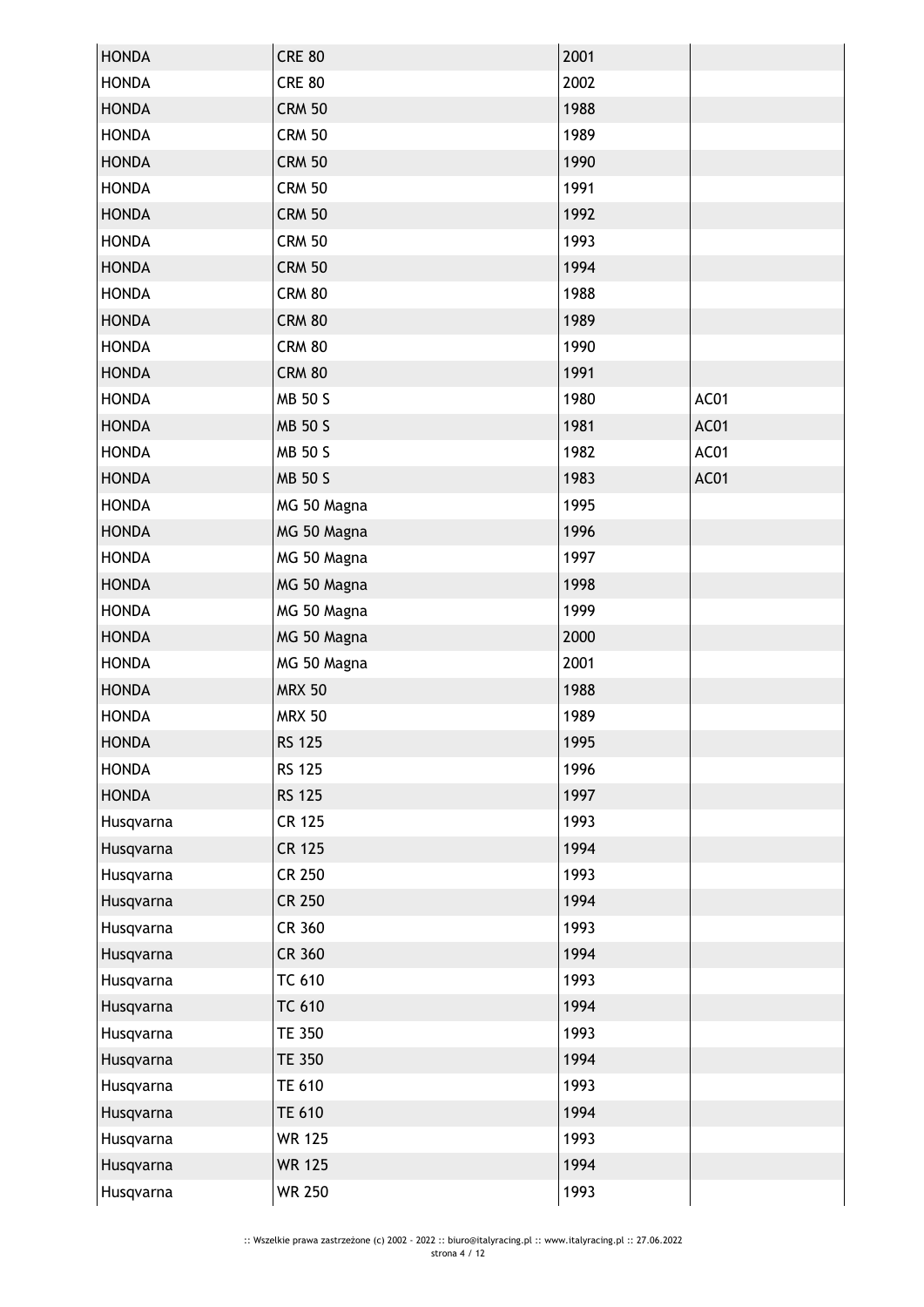| Husqvarna       | <b>WR 250</b>                       | 1994 |                |
|-----------------|-------------------------------------|------|----------------|
| Husqvarna       | <b>WR 360</b>                       | 1993 |                |
| Husqvarna       | <b>WR 360</b>                       | 1994 |                |
| <b>HYOSUNG</b>  | TE 450 S Sport                      | 2007 | KM4AL42A       |
| <b>HYOSUNG</b>  | TE 450 S Sport                      | 2008 | KM4AL42A       |
| <b>HYOSUNG</b>  | TE 450 S Sport                      | 2009 | KM4AL42A       |
| <b>KAWASAKI</b> | <b>BN 125 A Eliminator</b>          | 1998 | <b>BN125A</b>  |
| <b>KAWASAKI</b> | <b>BN 125 A Eliminator</b>          | 1999 | <b>BN125A</b>  |
| <b>KAWASAKI</b> | <b>KLX 125 C</b>                    | 2010 | <b>LX125CC</b> |
| <b>KAWASAKI</b> | <b>KLX 125 C</b>                    | 2011 | <b>LX125CC</b> |
| <b>KAWASAKI</b> | KLX 125 D D-Tracker                 | 2010 | <b>LX125CD</b> |
| <b>KAWASAKI</b> | KLX 125 D D-Tracker                 | 2011 | <b>LX125CD</b> |
| <b>KAWASAKI</b> | KVF 300 A Prairie 4x4               | 2000 |                |
| <b>KAWASAKI</b> | KVF 300 A Prairie 4x4               | 2001 |                |
| <b>KAWASAKI</b> | KVF 300 A Prairie 4x4               | 2002 |                |
| KAWASAKI        | KVF 300 B Prairie 4x4               | 1999 |                |
| <b>KAWASAKI</b> | KVF 300 B Prairie 4x4               | 2000 |                |
| KAWASAKI        | KVF 300 B Prairie 4x4               | 2001 |                |
| <b>KAWASAKI</b> | KVF 300 B Prairie 4x4               | 2002 |                |
| <b>KAWASAKI</b> | KVF 360 A Prairie 4x4               | 2003 |                |
| <b>KAWASAKI</b> | KVF 360 A Prairie 4x4               | 2004 |                |
| KAWASAKI        | KVF 360 A Prairie 4x4               | 2005 |                |
| <b>KAWASAKI</b> | KVF 360 A Prairie 4x4               | 2006 | <b>VF360A</b>  |
| KAWASAKI        | KVF 360 A Prairie 4x4               | 2007 | <b>VF360A</b>  |
| <b>KAWASAKI</b> | KVF 360 A Prairie 4x4               | 2008 | <b>VF360A</b>  |
| <b>KAWASAKI</b> | KVF 360 A Prairie 4x4               | 2009 | <b>VF360A</b>  |
| <b>KAWASAKI</b> | KVF 360 A Prairie 4x4               | 2010 | <b>VF360A</b>  |
| KAWASAKI        | KVF 360 A Prairie 4x4               | 2011 | <b>VF360A</b>  |
| <b>KAWASAKI</b> | KVF 360 B Prairie 2x4               | 2003 |                |
| KAWASAKI        | KVF 360 B Prairie 2x4               | 2004 |                |
| <b>KAWASAKI</b> | KVF 360 B Prairie 2x4               | 2005 |                |
| KAWASAKI        | KVF 360 B Prairie 2x4               | 2006 | <b>VF360B</b>  |
| KAWASAKI        | KVF 360 B Prairie 2x4               | 2007 | <b>VF360B</b>  |
| <b>KAWASAKI</b> | KVF 360 B Prairie 2x4               | 2008 | <b>VF360B</b>  |
| <b>KAWASAKI</b> | KVF 360 B Prairie 2x4               | 2009 | VF360B         |
| KAWASAKI        | KVF 360 C Prairie Advantage Classic | 2003 |                |
| KAWASAKI        | KVF 360 C Prairie Advantage Classic | 2004 |                |
|                 | KVF 360 C Prairie Advantage Classic | 2005 |                |
| KAWASAKI        |                                     |      |                |
| KAWASAKI        | KVF 360 C Prairie Advantage Classic | 2006 |                |
| KAWASAKI        | KVF 360 C Prairie Advantage Classic | 2007 |                |
| KAWASAKI        | KVF 360 C Prairie Advantage Classic | 2008 |                |
| KAWASAKI        | KVF 360 C Prairie Advantage Classic | 2009 |                |
| KAWASAKI        | KVF 360 C Prairie Advantage Classic | 2010 |                |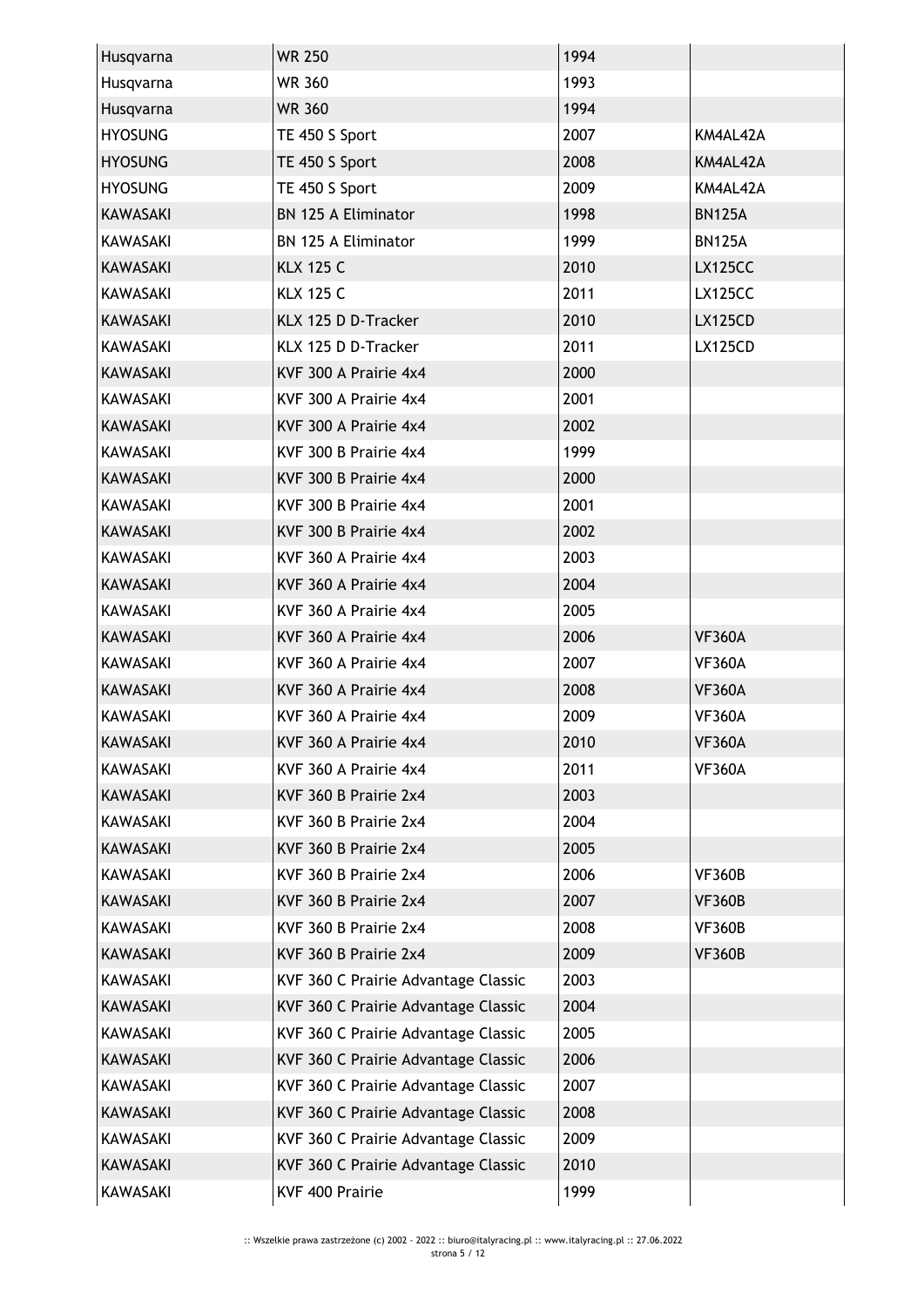| <b>KAWASAKI</b> | KVF 400 Prairie                               | 2000 |                 |
|-----------------|-----------------------------------------------|------|-----------------|
| KAWASAKI        | KVF 400 Prairie                               | 2001 |                 |
| <b>KAWASAKI</b> | KVF 400 Prairie                               | 2002 |                 |
| KAWASAKI        | KX 65 A                                       | 2000 |                 |
| <b>KAWASAKI</b> | <b>KX 65 A</b>                                | 2001 |                 |
| <b>KAWASAKI</b> | KX 65 A                                       | 2002 |                 |
| <b>KAWASAKI</b> | KX 65 A                                       | 2003 |                 |
| KAWASAKI        | KX 65 A                                       | 2004 |                 |
| <b>KAWASAKI</b> | <b>KX 65 A</b>                                | 2005 |                 |
| <b>KAWASAKI</b> | KX 65 A                                       | 2006 |                 |
| <b>KAWASAKI</b> | <b>KX 65 A</b>                                | 2007 |                 |
| <b>KAWASAKI</b> | KX 65 A                                       | 2008 |                 |
| <b>KAWASAKI</b> | KX 65 A                                       | 2009 |                 |
| KAWASAKI        | KX 65 A                                       | 2010 |                 |
| <b>KAWASAKI</b> | <b>KX 65 A</b>                                | 2011 | <b>KX065A</b>   |
| <b>KEEWAY</b>   | Dragon 250                                    | 2007 |                 |
| <b>KEEWAY</b>   | Dragon 250                                    | 2008 |                 |
| <b>KEEWAY</b>   | Dragon 250                                    | 2009 |                 |
| <b>KREIDLER</b> | Enduro 125 DD                                 | 2008 |                 |
| <b>KREIDLER</b> | Enduro 125 DD                                 | 2009 | QM125GY-2B(BSD) |
| <b>KREIDLER</b> | Enduro 125 DD                                 | 2010 | QM125GY-2B(BSD) |
| <b>KREIDLER</b> | Enduro 125 DD                                 | 2011 | QM125GY-2B(BSD) |
| <b>KREIDLER</b> | Enduro 125 DD 80 km/h                         | 2008 | QM125GY-2B(BSD) |
| <b>KREIDLER</b> | Enduro 125 DD 80 km/h                         | 2009 | QM125GY-2B(BSD) |
| <b>KREIDLER</b> | Enduro 125 DD 80 km/h                         | 2010 | QM125GY-2B(BSD) |
| <b>KREIDLER</b> | Enduro 125 DD 80 km/h                         | 2011 | QM125GY-2B(BSD) |
| <b>KREIDLER</b> | RMC-G 125 Venturi                             | 2010 | QM125T-10R      |
| <b>KREIDLER</b> | Supermoto 125 DD                              | 2008 |                 |
| <b>KREIDLER</b> | Supermoto 125 DD                              | 2009 | QM125GY-2B(ASD) |
| <b>KREIDLER</b> | Supermoto 125 DD                              | 2010 | QM125GY-2B(ASD) |
| <b>KREIDLER</b> | Supermoto 125 DD                              | 2011 | QM125GY-2B(ASD) |
| <b>KREIDLER</b> | Supermoto 125 DD 80 km/h                      | 2007 | QM125GY-2B(ASD) |
| <b>KREIDLER</b> | Supermoto 125 DD 80 km/h                      | 2008 | QM125GY-2B(ASD) |
| <b>KREIDLER</b> | Supermoto 125 DD 80 km/h                      | 2009 | QM125GY-2B(ASD) |
| <b>KREIDLER</b> | Supermoto 125 DD 80 km/h                      | 2010 | QM125GY-2B(ASD) |
| <b>KREIDLER</b> | Supermoto 125 DD 80 km/h                      | 2011 | QM125GY-2B(ASD) |
| <b>PEUGEOT</b>  | Sum-Up 125                                    | 2008 | LAEEK84         |
| <b>PEUGEOT</b>  | Sum-Up 125                                    | 2009 | LAEEK84         |
| <b>PEUGEOT</b>  | Sum-Up 125                                    | 2010 | LAEEK84         |
| <b>PEUGEOT</b>  | Sum-Up 125                                    | 2011 | LAEEK84         |
| <b>QINGQI</b>   | QM125GY-2B 125 ZX                             | 2009 |                 |
| <b>QINGQI</b>   | QM125GY-2B 125 ZZ                             | 2009 |                 |
| QINGQI          | QM125GY-2B(ASD) 125 DD 80 km/h Supe 2007      |      | QM125GY-2B(ASD) |
| QINGQI          | QM125GY-2B(ASD) 125 DD 80 km/h Supera20008 DD |      | QM125GY-2B(ASD) |
|                 |                                               |      |                 |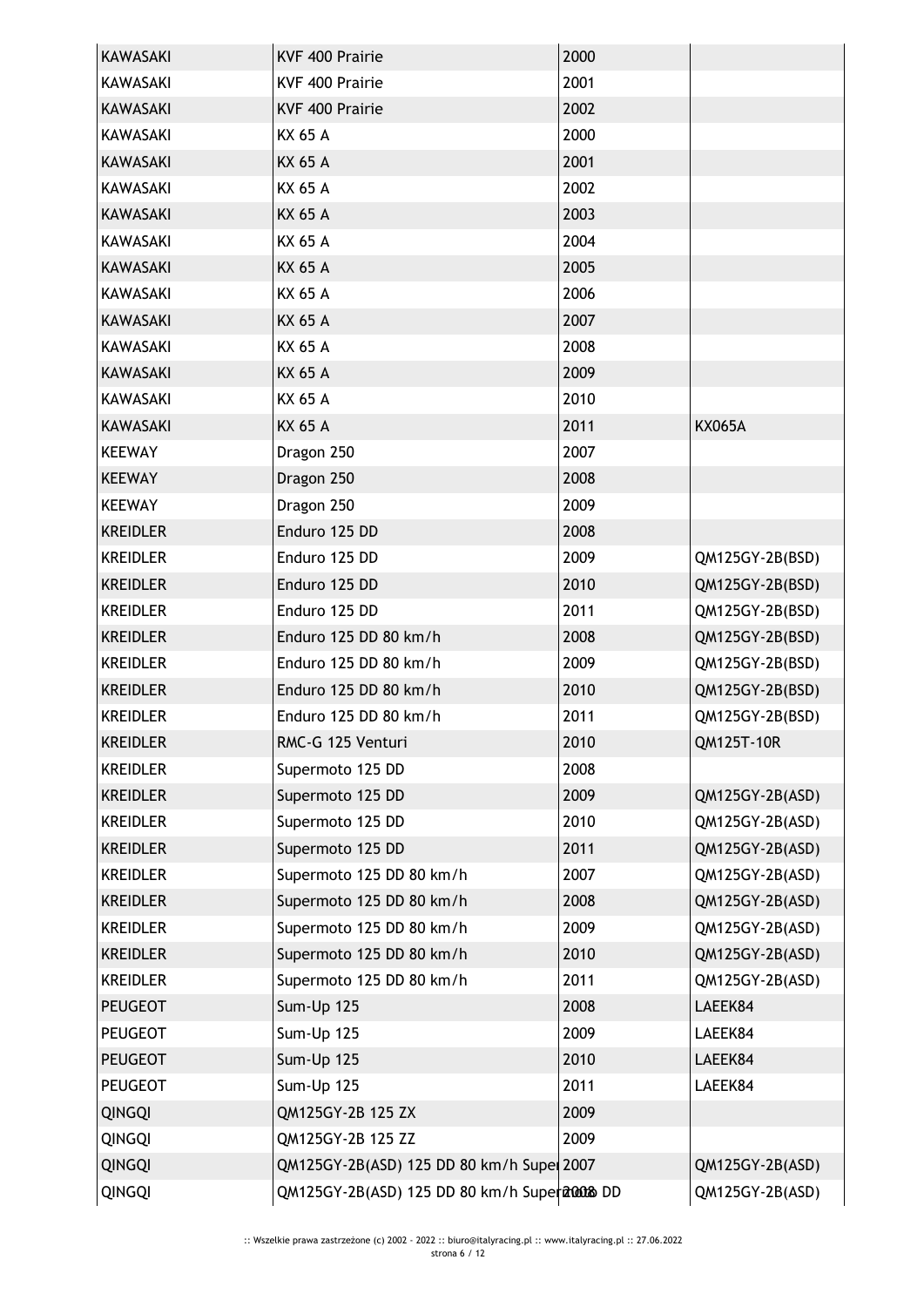| <b>QINGQI</b> | QM125GY-2B(ASD) 125 DD 80 km/h Supe 2009      |      | QM125GY-2B(ASD) |
|---------------|-----------------------------------------------|------|-----------------|
| <b>QINGQI</b> | QM125GY-2B(ASD) 125 DD 80 km/h Supera 00 DD   |      | QM125GY-2B(ASD) |
| <b>QINGQI</b> | QM125GY-2B(ASD) 125 DD 80 km/h Supe 2011      |      | QM125GY-2B(ASD) |
| QINGQI        | QM125GY-2B(ASD) 125 DD Supermoto DD 2008      |      | QM125GY-2B(ASD) |
| <b>QINGQI</b> | QM125GY-2B(ASD) 125 DD Supermoto DD 2009      |      | QM125GY-2B(ASD) |
| <b>QINGQI</b> | QM125GY-2B(ASD) 125 DD Supermoto DD 2010      |      | QM125GY-2B(ASD) |
| <b>QINGQI</b> | QM125GY-2B(ASD) 125 DD Supermoto DD 2011      |      | QM125GY-2B(ASD) |
| <b>QINGQI</b> | QM125GY-2B(BSD) 125 DD 80 Km/h Endur 2008 ger |      | QM125GY-2B(BSD) |
| QINGQI        | QM125GY-2B(BSD) 125 DD 80 Km/h Endu 2009      |      | QM125GY-2B(BSD) |
| <b>QINGQI</b> | QM125GY-2B(BSD) 125 DD 80 Km/h Endur 201inger |      | QM125GY-2B(BSD) |
| QINGQI        | QM125GY-2B(BSD) 125 DD 80 Km/h Endu 2011      |      | QM125GY-2B(BSD) |
| <b>QINGQI</b> | QM125GY-2B(BSD) 125 DD Enduro Liger           | 2008 | QM125GY-2B(BSD) |
| <b>QINGQI</b> | QM125GY-2B(BSD) 125 DD Enduro Liger           | 2009 | QM125GY-2B(BSD) |
| <b>QINGQI</b> | QM125GY-2B(BSD) 125 DD Enduro Liger           | 2010 | QM125GY-2B(BSD) |
| <b>QINGQI</b> | QM125GY-2B(BSD) 125 DD Enduro Liger           | 2011 | QM125GY-2B(BSD) |
| <b>QINGQI</b> | QM125T-10A 125 Speedy                         | 2007 | LAEEK140        |
| <b>QINGQI</b> | QM125T-10D 125 RS125                          | 2006 | LAEEK440        |
| <b>QINGQI</b> | QM125T-10H(G) 125 RS125 Sum-Up                | 2007 | LAEEK840        |
| <b>QINGQI</b> | QM125T-10H(G) 125 RS125 Sum-Up                | 2008 | LAEEK840        |
| <b>QINGQI</b> | QM125T-10H(G) 125 RS125 Sum-Up                | 2009 | LAEEK840        |
| QINGQI        | QM125T-10H(G) 125 RS125 Sum-Up                | 2010 | LAEEK840        |
| <b>QINGQI</b> | QM125T-10H(G) 125 RS125 Sum-Up                | 2011 | LAEEK840        |
| <b>QINGQI</b> | QM125T-10R 125 Variant                        | 2009 |                 |
| <b>QINGQI</b> | QM125T-10R 125 Variant                        | 2010 |                 |
| <b>QINGQI</b> | QM125T-10R 125 Variant                        | 2011 |                 |
| <b>REX</b>    | RS 125 4T 10D                                 | 2006 | LAEEK440        |
| <b>REX</b>    | RS 125 4T 10H                                 | 2007 | LAEEK840        |
| <b>REX</b>    | RS 125 4T 10H                                 | 2008 | LAEEK840        |
| <b>REX</b>    | RS 125 4T 10H                                 | 2009 | LAEEK840        |
| <b>REX</b>    | Speedy 125 4T                                 | 2007 | LAEEK140        |
| <b>SACHS</b>  | MadAss 125                                    | 2006 |                 |
| <b>SACHS</b>  | MadAss 125                                    | 2007 |                 |
| <b>SACHS</b>  | MadAss 125                                    | 2008 |                 |
| <b>SACHS</b>  | MadAss 125                                    | 2009 |                 |
| <b>SACHS</b>  | MadAss 125                                    | 2010 |                 |
| <b>SACHS</b>  | MadAss 125                                    | 2011 |                 |
| <b>SACHS</b>  | MadAss 50                                     | 2006 |                 |
| <b>SACHS</b>  | MadAss 50                                     | 2007 |                 |
| <b>SACHS</b>  | MadAss 50                                     | 2008 |                 |
| <b>SACHS</b>  | MadAss 50                                     | 2009 |                 |
| <b>SACHS</b>  | MadAss 50                                     | 2010 |                 |
| <b>SACHS</b>  | MadAss 50                                     | 2011 |                 |
| <b>SACHS</b>  | MadAss 50 Autom                               | 2006 |                 |
| <b>SACHS</b>  | MadAss 50 Autom                               | 2007 |                 |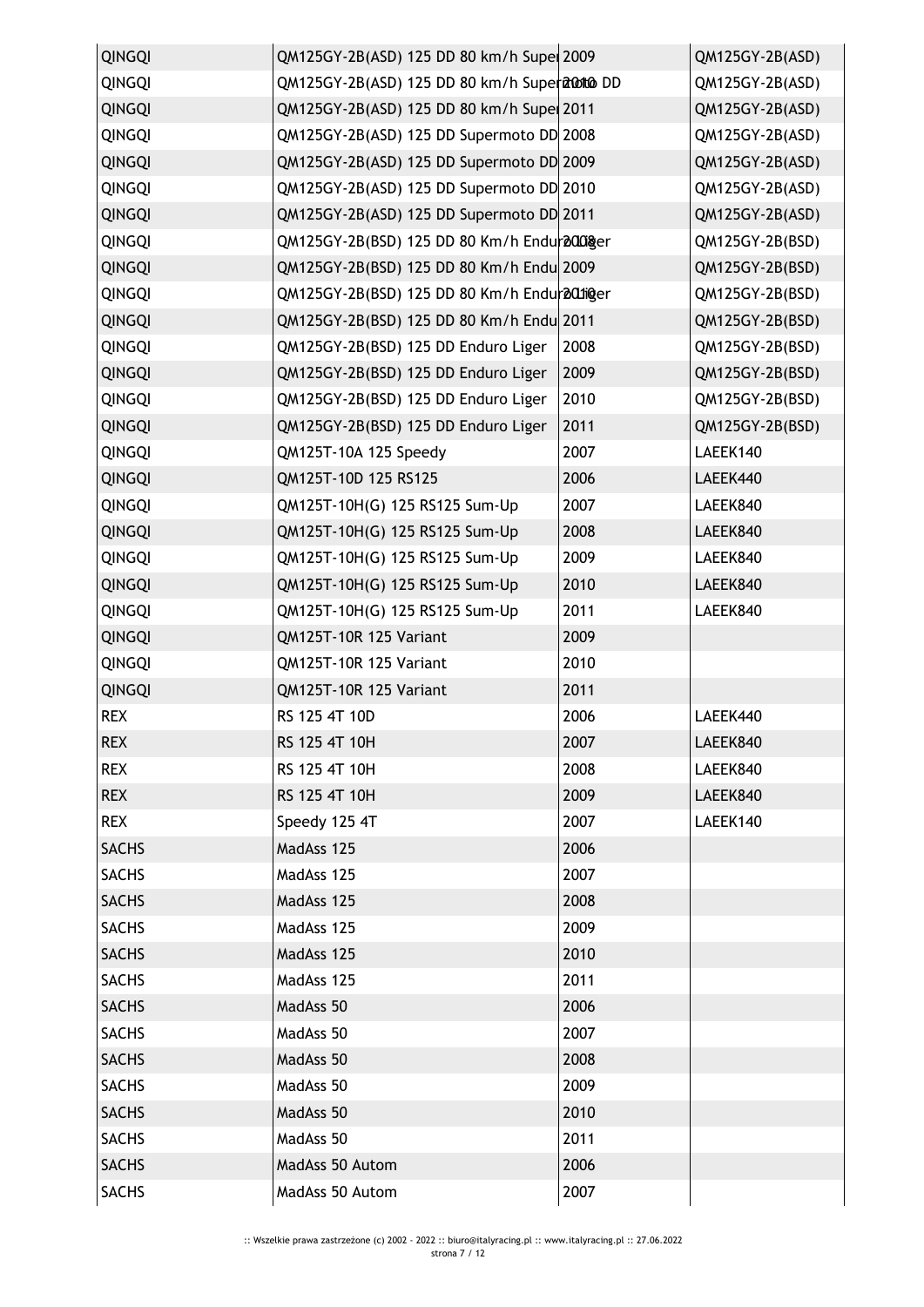| <b>SACHS</b>  | MadAss 50 Autom      | 2008 |              |
|---------------|----------------------|------|--------------|
| <b>SACHS</b>  | MadAss 50 Autom      | 2009 |              |
| <b>SACHS</b>  | X-Road 125           | 2007 |              |
| <b>SACHS</b>  | X-Road 125           | 2008 |              |
| <b>SACHS</b>  | ZX 125 4T            | 2009 |              |
| <b>SACHS</b>  | ZX 125 4T            | 2010 |              |
| <b>SACHS</b>  | ZX 125 4T            | 2011 |              |
| <b>SACHS</b>  | ZZ 125 4T            | 2009 |              |
| <b>SACHS</b>  | ZZ 125 4T            | 2010 |              |
| <b>SACHS</b>  | ZZ 125 4T            | 2011 |              |
| <b>SUZUKI</b> | DR 125 S             | 1985 | SF43B        |
| <b>SUZUKI</b> | DR 125 S             | 1986 | SF43B        |
| <b>SUZUKI</b> | DR 125 S             | 1987 | SF43B        |
| <b>SUZUKI</b> | DR 125 S             | 1988 | SF43B        |
| <b>SUZUKI</b> | DR 125 S             | 1989 | SF43B        |
| <b>SUZUKI</b> | DR 125 S             | 1990 | SF43B        |
| <b>SUZUKI</b> | DR 125 S             | 1991 | SF43B        |
| <b>SUZUKI</b> | DR 125 S             | 1992 | SF43B        |
| <b>SUZUKI</b> | DR 125 S             | 1993 | SF43B        |
| <b>SUZUKI</b> | DR 125 S             | 1994 | SF43B        |
| <b>SUZUKI</b> | DR 125 SE            | 1995 | SF44A        |
| <b>SUZUKI</b> | DR 125 SE            | 1996 | SF44A        |
| <b>SUZUKI</b> | DR 125 SE            | 1997 | SF44A        |
| <b>SUZUKI</b> | DR 125 SE            | 1998 | SF44A        |
| <b>SUZUKI</b> | DR 125 SE            | 1999 | SF44A        |
| <b>SUZUKI</b> | DR 125 SE            | 2000 | SF44A        |
| <b>SUZUKI</b> | <b>DR 200 SE</b>     | 1989 |              |
| <b>SUZUKI</b> | DR 200 SE            | 1993 |              |
| <b>SUZUKI</b> | DR 200 SE            | 1994 |              |
| <b>SUZUKI</b> | DR 200 SE            | 1995 |              |
| <b>SUZUKI</b> | <b>DR 200 SE</b>     | 1996 |              |
| <b>SUZUKI</b> | DR 200 SE            | 1997 |              |
| <b>SUZUKI</b> | DR 200 SE            | 1998 |              |
| <b>SUZUKI</b> | DR 200 SE            | 1999 |              |
| <b>SUZUKI</b> | DR 200 SE            | 2000 |              |
| <b>SUZUKI</b> | DR 200 SE            | 2001 |              |
| <b>SUZUKI</b> | DR 200 SE            | 2002 |              |
| <b>SUZUKI</b> | DR 200 SE            | 2003 |              |
| <b>SUZUKI</b> | DR 250 S             | 1985 | <b>SJ42A</b> |
| <b>SUZUKI</b> | DR 250 S             | 1986 | <b>SJ42A</b> |
| <b>SUZUKI</b> | DR 250 S             | 1987 | <b>SJ42A</b> |
| <b>SUZUKI</b> | LT-A 400 F Eiger 4X4 | 2002 | 5SAAK46K     |
| <b>SUZUKI</b> | LT-A 400 F Eiger 4X4 | 2003 | 5SAAK46K     |
| <b>SUZUKI</b> | LT-A 400 F Eiger 4X4 | 2004 | 5SAAK46K     |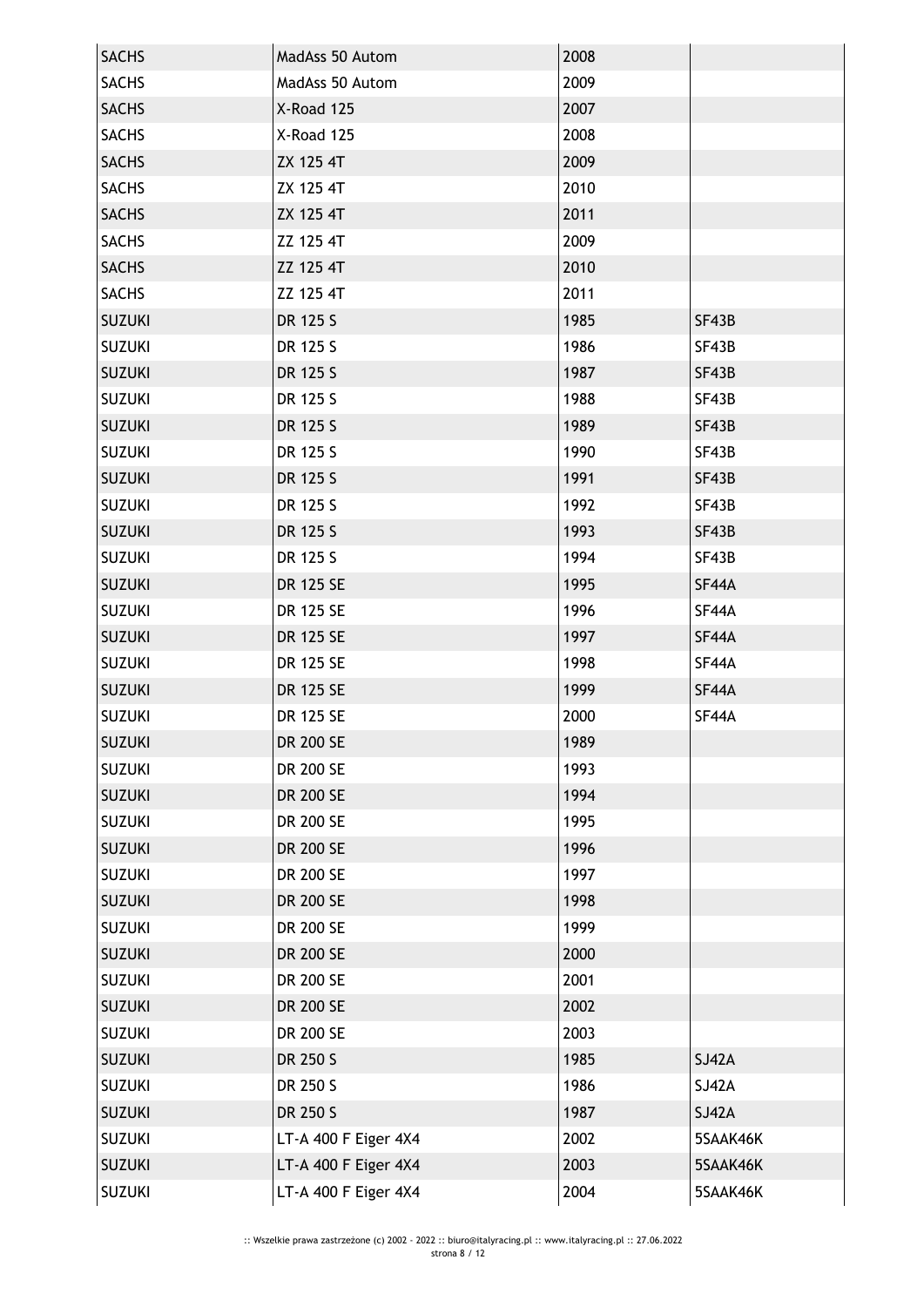| <b>SUZUKI</b> | LT-A 400 F Eiger 4X4      | 2005 | 5SAAK46K     |
|---------------|---------------------------|------|--------------|
| <b>SUZUKI</b> | LT-A 400 F Eiger 4X4      | 2006 | 5SAAK46K     |
| <b>SUZUKI</b> | LT-A 400 F Eiger 4X4      | 2007 | 5SAAK46K     |
| <b>SUZUKI</b> | LT-A 500 F Vinson 4X4     | 2002 |              |
| <b>SUZUKI</b> | LT-A 500 F Vinson 4X4     | 2003 |              |
| <b>SUZUKI</b> | LT-A 500 F Vinson 4X4     | 2004 | AAM43A       |
| <b>SUZUKI</b> | LT-F 250 F Quadrunner     | 1988 |              |
| <b>SUZUKI</b> | LT-F 250 Ozark            | 2002 |              |
| <b>SUZUKI</b> | LT-F 250 Ozark            | 2003 |              |
| <b>SUZUKI</b> | LT-F 250 Ozark            | 2004 |              |
| <b>SUZUKI</b> | LT-F 400 F Eiger 4X4      | 2002 | 5SAAK46A     |
| <b>SUZUKI</b> | LT-F 400 F Eiger 4X4      | 2003 | 5SAAK46A     |
| <b>SUZUKI</b> | LT-F 400 F Eiger 4X4      | 2004 | 5SAAK46A     |
| <b>SUZUKI</b> | LT-F 400 F Eiger 4X4      | 2005 | 5SAAK46A     |
| <b>SUZUKI</b> | LT-F 500 F Quadrunner 4X4 | 1998 |              |
| <b>SUZUKI</b> | LT-F 500 F Quadrunner 4X4 | 2003 |              |
| <b>SUZUKI</b> | LT-F 500 F Quadrunner 4X4 | 2004 |              |
| <b>SUZUKI</b> | LT-Z 250 Quadsport        | 2004 | AJ4AA        |
| <b>SUZUKI</b> | LT-Z 250 Quadsport        | 2005 | AJ4AA        |
| <b>SUZUKI</b> | <b>RM 65</b>              | 2003 |              |
| <b>SUZUKI</b> | <b>TS 125 ER</b>          | 1979 | TS1252       |
| <b>SUZUKI</b> | TS 250 X                  | 1986 | SJ11B        |
| <b>SUZUKI</b> | TS 250 X                  | 1987 | <b>SJ11B</b> |
| <b>SUZUKI</b> | TS 250 X                  | 1988 | <b>SJ11B</b> |
| <b>SUZUKI</b> | TS 250 X                  | 1989 | <b>SJ11B</b> |
| <b>SUZUKI</b> | <b>TSR 125</b>            | 1989 |              |
| <b>SUZUKI</b> | <b>TSR 125</b>            | 1990 |              |
| <b>SUZUKI</b> | <b>TSR 125</b>            | 1991 |              |
| <b>SUZUKI</b> | <b>TSR 125</b>            | 1992 |              |
| <b>SUZUKI</b> | <b>TSR 125</b>            | 1993 |              |
| <b>SUZUKI</b> | <b>TSR 125</b>            | 1994 |              |
| <b>SUZUKI</b> | <b>TSR 125</b>            | 1995 |              |
| <b>SUZUKI</b> | <b>TSR 125</b>            | 1996 |              |
| YAMAHA        | <b>RD 250 LC</b>          | 1980 | 4L1          |
| YAMAHA        | YFM 250 AN Bruin          | 2005 |              |
| YAMAHA        | YFM 250 AN Bruin          | 2006 |              |
| YAMAHA        | YFM 250 Big Bear          | 2000 | AG01W        |
| YAMAHA        | YFM 250 Big Bear          | 2001 | AG01W        |
| YAMAHA        | YFM 250 Big Bear          | 2002 | AG01W        |
| YAMAHA        | YFM 250 Big Bear          | 2003 | AG01W        |
| YAMAHA        | YFM 250 Big Bear          | 2004 | AG01W        |
| YAMAHA        | YFM 250 Big Bear          | 2005 | AG01W        |
| YAMAHA        | YFM 250 Big Bear          | 2007 | AG01W        |
| YAMAHA        | YFM 250 Big Bear          | 2008 | AG01W        |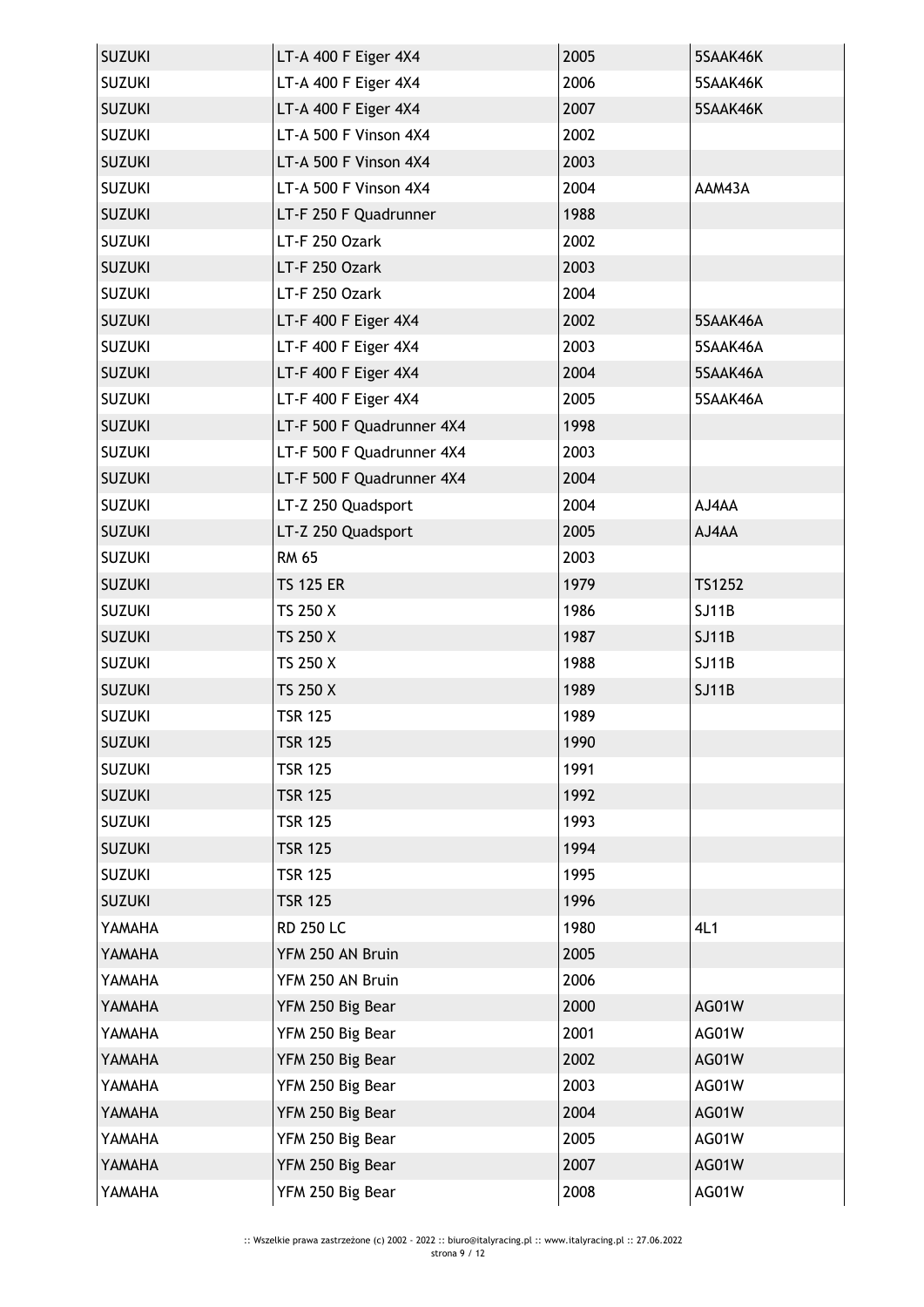| YAMAHA | YFM 250 Big Bear     | 2009 | AG01W |
|--------|----------------------|------|-------|
| YAMAHA | YFM 250 Big Bear     | 2010 | AG01W |
| YAMAHA | YFM 350 AN Bruin     | 2004 | AH10W |
| YAMAHA | YFM 350 AN Bruin     | 2005 | AH10W |
| YAMAHA | YFM 350 AN Bruin     | 2006 |       |
| YAMAHA | YFM 350 Big Bear     | 1999 |       |
| YAMAHA | YFM 350 FX Wolverine | 1995 |       |
| YAMAHA | YFM 350 FX Wolverine | 1996 |       |
| YAMAHA | YFM 350 FX Wolverine | 1997 |       |
| YAMAHA | YFM 350 FX Wolverine | 1998 |       |
| YAMAHA | YFM 350 FX Wolverine | 1999 |       |
| YAMAHA | YFM 350 FX Wolverine | 2000 |       |
| YAMAHA | YFM 350 FX Wolverine | 2001 |       |
| YAMAHA | YFM 350 FX Wolverine | 2002 |       |
| YAMAHA | YFM 350 FX Wolverine | 2003 |       |
| YAMAHA | YFM 350 FX Wolverine | 2004 |       |
| YAMAHA | YFM 350 FX Wolverine | 2005 |       |
| YAMAHA | YFM 350 FX Wolverine | 2006 |       |
| YAMAHA | YFM 350 FX Wolverine | 2007 |       |
| YAMAHA | YFM 350 FX Wolverine | 2008 |       |
| YAMAHA | YFM 350 FX Wolverine | 2009 | AH14W |
| YAMAHA | YFM 350 Grizzly      | 2007 |       |
| YAMAHA | YFM 350 Grizzly      | 2008 |       |
| YAMAHA | YFM 350 Grizzly      | 2009 |       |
| YAMAHA | YFM 350 Grizzly      | 2010 | AH15W |
| YAMAHA | YFM 350 Warrior      | 1989 |       |
| YAMAHA | YFM 350 Warrior      | 1990 |       |
| YAMAHA | YFM 350 Warrior      | 1991 |       |
| YAMAHA | YFM 350 Warrior      | 1992 |       |
| YAMAHA | YFM 350 Warrior      | 1993 |       |
| YAMAHA | YFM 350 Warrior      | 1994 |       |
| YAMAHA | YFM 350 Warrior      | 1995 |       |
| YAMAHA | YFM 350 Warrior      | 1996 |       |
| YAMAHA | YFM 350 Warrior      | 1997 |       |
| YAMAHA | YFM 350 Warrior      | 1998 |       |
| YAMAHA | YFM 350 Warrior      | 1999 |       |
| YAMAHA | YFM 350 Warrior      | 2000 | 3GD   |
| YAMAHA | YFM 350 Warrior      | 2001 | 3GD   |
| YAMAHA | YFM 350 X Warrior    | 2000 | 3GD   |
| YAMAHA | YFM 350 X Warrior    | 2001 | 3GD   |
| YAMAHA | YFM 350 X Warrior    | 2002 | 3GD   |
| YAMAHA | YFM 350 X Warrior    | 2003 | 3GD   |
| YAMAHA | YFM 350 X Warrior    | 2004 | 3GD   |
| YAMAHA | YFM 400 Big Bear     | 1993 |       |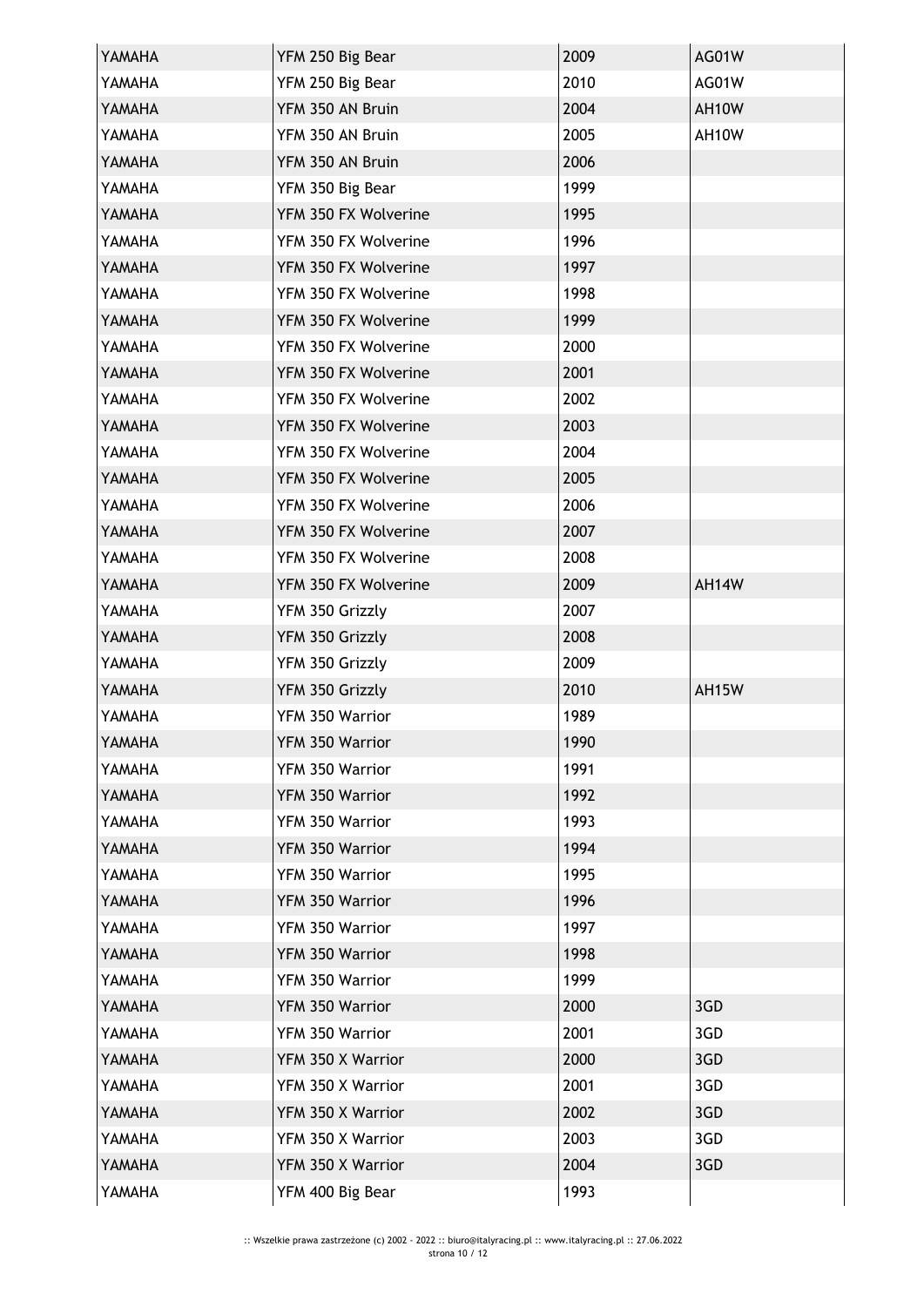| YAMAHA | YFM 400 Big Bear       | 2000 |       |
|--------|------------------------|------|-------|
| YAMAHA | YFM 400 Big Bear       | 2001 |       |
| YAMAHA | YFM 400 Big Bear       | 2002 |       |
| YAMAHA | YFM 400 Big Bear       | 2003 |       |
| YAMAHA | YFM 400 Kodiak         | 1993 |       |
| YAMAHA | YFM 400 Kodiak         | 2000 |       |
| YAMAHA | YFM 400 Kodiak         | 2001 |       |
| YAMAHA | YFM 400 Kodiak         | 2002 |       |
| YAMAHA | YFM 400 Kodiak         | 2003 |       |
| YAMAHA | YFM 400 Kodiak         | 2004 |       |
| YAMAHA | YFM 400 Kodiak         | 2005 |       |
| YAMAHA | YFM 450 FAR Kodiak 4WD | 2003 | AJ06W |
| YAMAHA | YFM 450 FAS Kodiak 4WD | 2004 | AJ06W |
| YAMAHA | YFM 450 FAT Kodiak 4WD | 2005 | AJ14W |
| YAMAHA | YFM 450 FAV Kodiak 4WD | 2006 | AJ14W |
| YAMAHA | YFM 450 FG Grizzly     | 2007 |       |
| YAMAHA | YFM 450 FG Grizzly     | 2008 |       |
| YAMAHA | YFM 450 FG Grizzly     | 2009 |       |
| YAMAHA | YFM 450 FG Grizzly     | 2010 |       |
| YAMAHA | YFM 450 FWAN Kodiak    | 2003 |       |
| YAMAHA | YFM 450 FWAN Kodiak    | 2004 |       |
| YAMAHA | YFM 450 FWAN Kodiak    | 2005 |       |
| YAMAHA | YFM 450 FWAN Kodiak    | 2006 |       |
| YAMAHA | YFM 450 FX Wolverine   | 2006 | AJ21W |
| YAMAHA | YFM 450 FX Wolverine   | 2007 |       |
| YAMAHA | YFM 450 FX Wolverine   | 2008 |       |
| YAMAHA | YFM 450 FX Wolverine   | 2009 |       |
| YAMAHA | YFM 450 FX Wolverine   | 2010 |       |
| YAMAHA | YFS 200 Blaster        | 2003 | AG02W |
| YAMAHA | YFS 200 Blaster        | 2004 | AG02W |
| YAMAHA | YFS 200 Blaster        | 2005 | AG02W |
| YAMAHA | YFS 200 Blaster        | 2006 | AG02W |
| YAMAHA | YFZ 350 Banshee        | 1990 |       |
| YAMAHA | YFZ 350 Banshee        | 1991 |       |
| YAMAHA | YFZ 350 Banshee        | 1992 |       |
| YAMAHA | YFZ 350 Banshee        | 1993 |       |
| YAMAHA | YFZ 350 Banshee        | 1994 |       |
| YAMAHA | YFZ 350 Banshee        | 1995 |       |
| YAMAHA | YFZ 350 Banshee        | 1996 |       |
| YAMAHA | YFZ 350 Banshee        | 1997 |       |
| YAMAHA | YFZ 350 Banshee        | 1998 |       |
| YAMAHA | YFZ 350 Banshee        | 1999 |       |
| YAMAHA | YFZ 350 Banshee        | 2000 | 3GG   |
| YAMAHA | YFZ 350 Banshee        | 2001 | 3GG   |